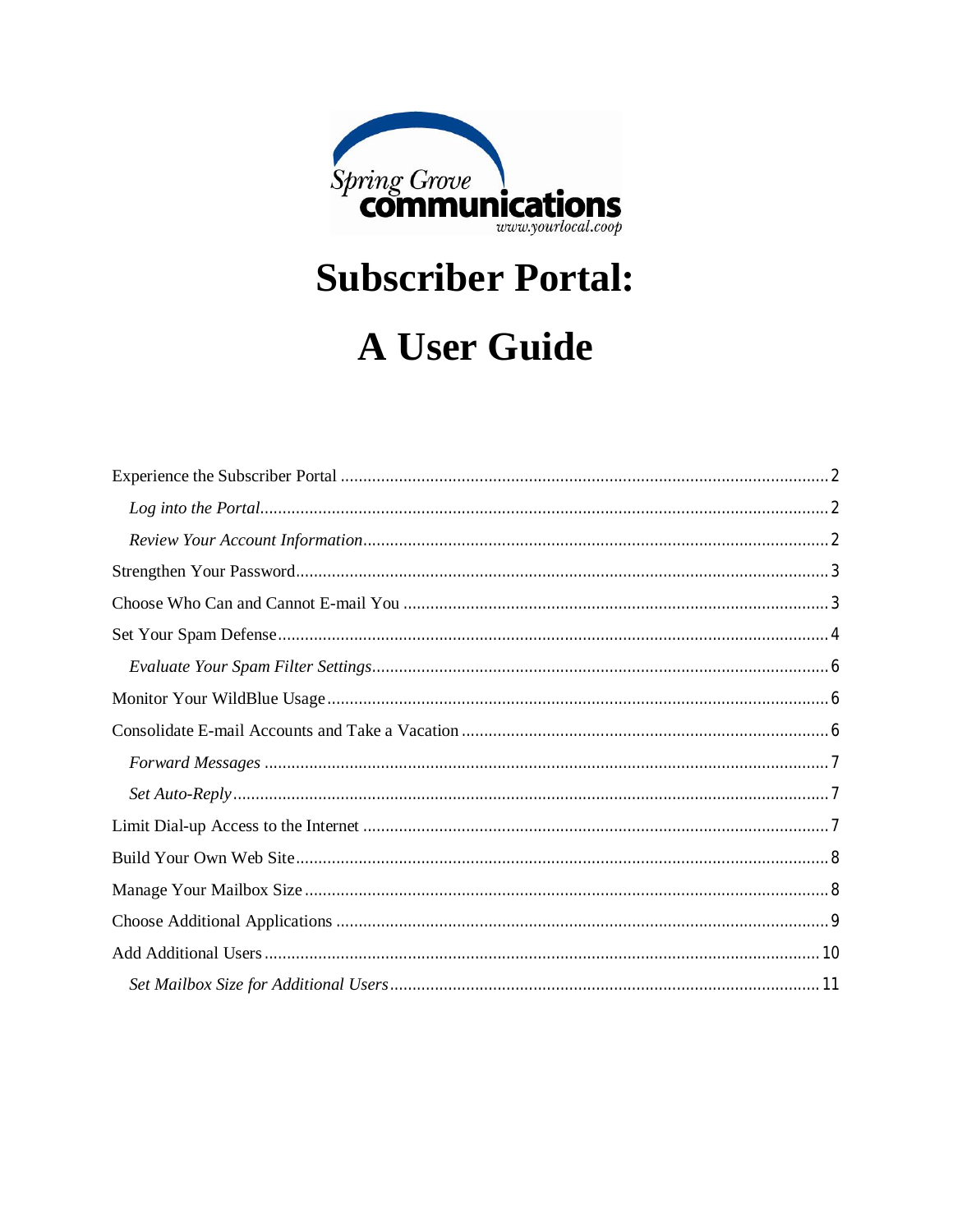## **Experience the Subscriber Portal**

Thank you for being a subscriber. We are pleased to offer you this new Subscriber Portal, which replaces the "AdminTool." We believe the Subscriber Portal will improve your ability to manage your account.

## *Log into the Portal*

Your new URL is **www.sgwb.ruralportal.net.** Please bookmark it!

If you have logged into the AdminTool previously, your username and password will be the same for the Subscriber Portal. If you do not know your username and/or password, contact us at 507-498-3456. Note that the system times out after two hours of non-use and you will need to log in again.

As you explore the Subscriber Portal, we hope this guide and the instructions in the Help tabs will come in handy. But, again, if you have any trouble, please contact us at 507-498-3456.

### *Review Your Account Information*

When you log into the Subscriber Portal, you will see the "Summary" page that contains your account information. Please let us know if any of the information is incorrect!

**If you are the "Owner" of the account—that is, if the account is in your name and you are responsible** for the bills, here are a few things to do on the Summary page:

- Write down our domain. You'll need it if you want to create your own Web site using the free, easy-to-use software program, Site Creator.
- Confirm that we have your current billing and service addresses.
- Check your Mailbox Size to see how much space you have available. (The owner is listed as "User 1" in the account.)
- Confirm whether your Auto-Reply is on and scan your Auto-Reply message for typos.
- Review who is in your Friends Circle and on your Black List.
- See how much space you have left on your personal Web site (Vanity Page), if you are using your Web Page Service.
- View the information that the other people on your account (identified in the system as "Users") have submitted and check how much space they have available in their mailboxes.

#### **If you are not the owner of the account**:

- Check your Mailbox Size to see how much space you have available. (The owner is listed as "User 1" in the account.)
- Confirm whether your Auto-Reply is on and scan your Auto-Reply message for typos.
- Review who is in your Friends Circle and on your Black List.
- View your login time to see what days and times you can log in, if you have dial service and the owner of the account has set parameters.
- See how much space you have available on your personal Web site (Vanity Page), if you are using your Web Page Service.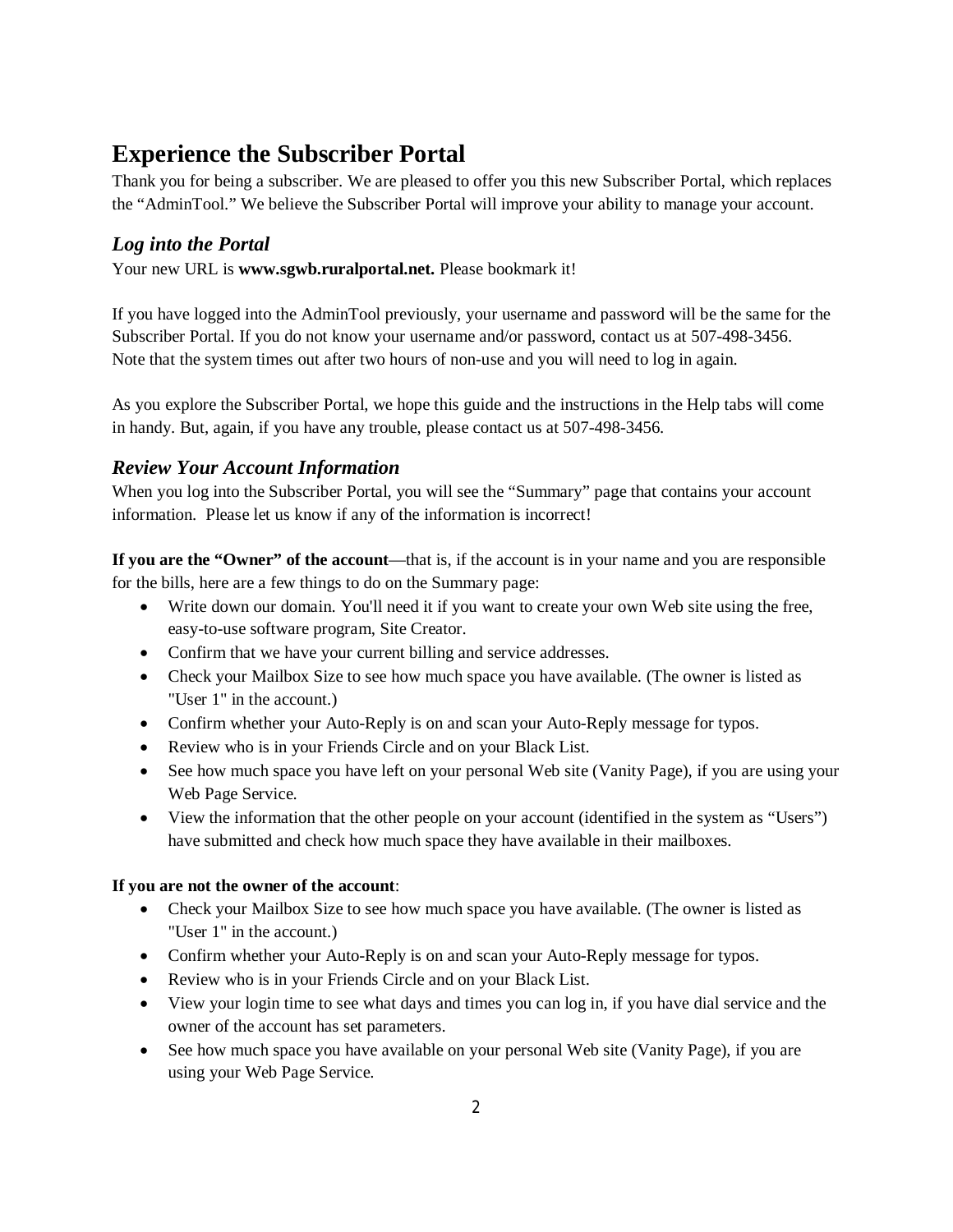# **Strengthen Your Password**

Don't let yourself be victimized by cyberscammers. Cyberscammers try to infiltrate e-mail accounts that have weak passwords and send out spam and set up phishing scams from those accounts. (Phishing sites are those pretend sites that try to get personal information from you.) Protect your identity and your money by strengthening your password!

To change your password and view its strength, go to the "Manage User" tab and the "Information" subtab.

| <b>WB Test Member One</b>                |                                                                     | bostonrob@truebanddemo.net |
|------------------------------------------|---------------------------------------------------------------------|----------------------------|
| Summary Manage User Applications<br>Help |                                                                     |                            |
|                                          | Information<br>E-mail Dial<br>Web Page                              |                            |
|                                          | Account Number 012<br>Domain truebanddemo.net                       |                            |
|                                          | First Name BOSTON<br>Last Name ROB                                  |                            |
|                                          | Username bostonrob<br>E-mail bostonrob@truebanddemo.net             |                            |
| 1                                        | Password <b></b><br>Confirm Password <b>Bondardoness</b>            |                            |
|                                          | Assword Strength Medium<br>Status active<br>$\mathbf{2}$<br>Address |                            |
|                                          | User<br>Address                                                     | Add more                   |
|                                          | $\vert$<br>User Address<br>Label                                    |                            |
|                                          | <b>Business</b>                                                     |                            |
|                                          | Address <sub>1</sub>                                                |                            |
|                                          | Address 2                                                           |                            |
|                                          | ZIP<br>City<br>State                                                |                            |
|                                          | Telephone                                                           |                            |
|                                          | <b>L3</b> Add more<br>Phone Type<br>Phone Number                    |                            |
|                                          | $\vert \cdot \vert$<br>User Phone                                   |                            |
|                                          | Save                                                                |                            |

Choose a password **(***Arrow #1***)** that contains the following:

- At least eight characters
- Lower and upper case letters
- Numbers
- $\bullet$  A symbol (!)

There are eight categories that range from "Not allowed" to "Strongest." Try to create a password that receives at least a "Strong" rating on the Password Strength Meter **(***Arrow #2***)**.

## **Choose Who Can and Cannot E-mail You**

Aren't you sick of spam? Although we block most spam messages, you can reduce the number even more. Go to the "Manage User" tab and the "E-mail" sub-tab to create a Friends Circle and Black List.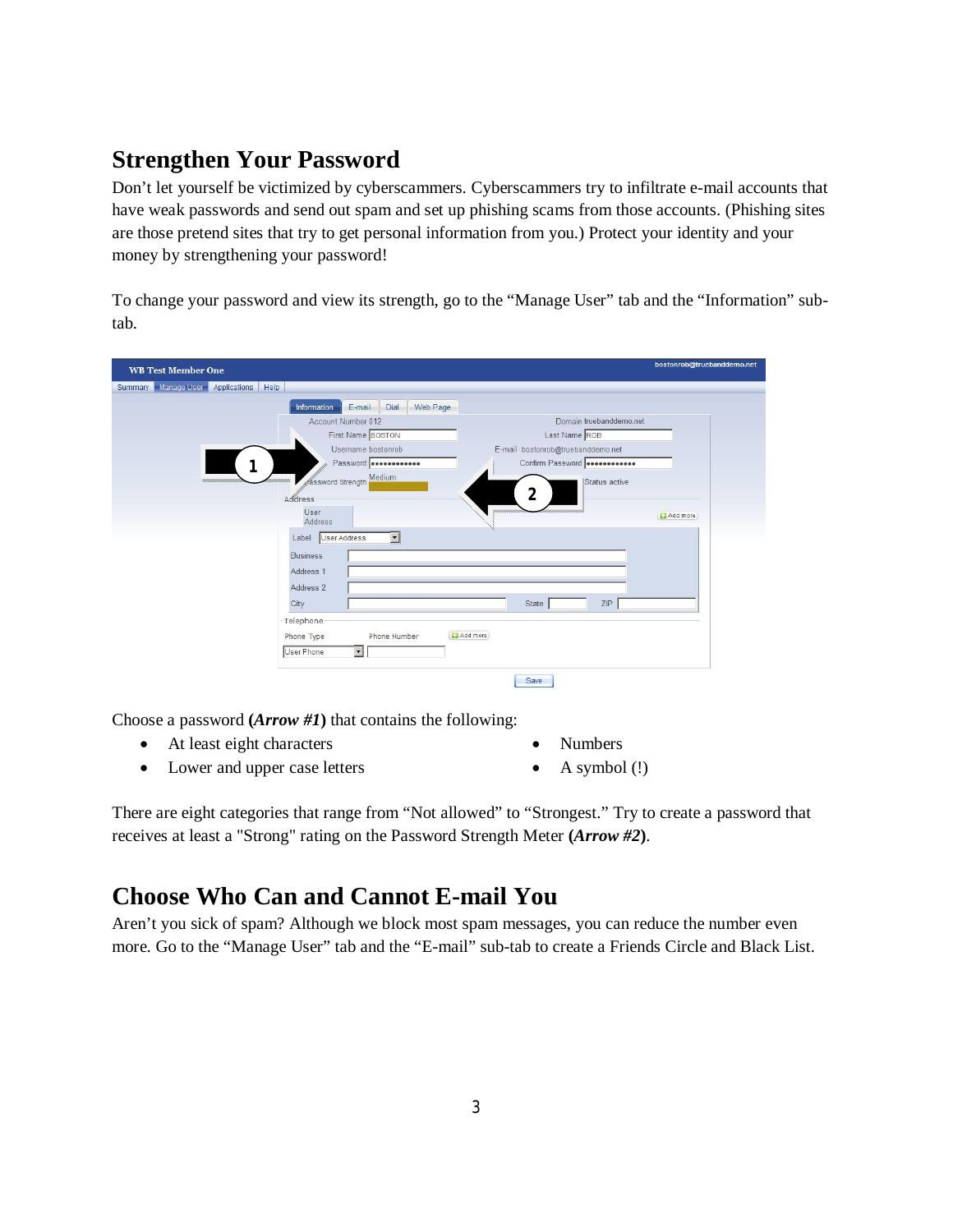| Summary Manage User Manage Mailbox Size Applications Help |                                                                                                                                                                                      |
|-----------------------------------------------------------|--------------------------------------------------------------------------------------------------------------------------------------------------------------------------------------|
|                                                           | Information E-mail<br>Web Page                                                                                                                                                       |
| <b>Users</b>                                              | Forward all e-mails to                                                                                                                                                               |
|                                                           |                                                                                                                                                                                      |
|                                                           | Auto-Reply Hello,<br>$\overline{\phantom{0}}$                                                                                                                                        |
|                                                           | $C_{on}$<br>Thank you for writing. I am away from my<br>$\mathbf{I}$<br>computer and am unable to check my e-mail. I<br>$G$ Off                                                      |
|                                                           | Spam/Virus E-mail Notifications Off<br>$\blacktriangledown$                                                                                                                          |
|                                                           | Spam Filtering Options Spam defense with friends circle $\blacktriangleright$ (?)                                                                                                    |
|                                                           | <b>Black List</b><br><b>Friends Circle</b><br>Never accept e-mail from the following e-mail addresses or<br>Accept e-mail from the following e-mail addresses or domains<br>domains. |
|                                                           | $\triangle$<br><b>Contract</b>                                                                                                                                                       |
| 2                                                         | $\sim$                                                                                                                                                                               |
|                                                           | Add<br>Remove<br>Add<br>Remove<br>Enter e-mail address or domain                                                                                                                     |
|                                                           | Spam Defense:                                                                                                                                                                        |
|                                                           | High - 99.94% Spam Detected v<br>Detection:<br>Do not block suspected Spam v<br>Blocking:                                                                                            |
|                                                           |                                                                                                                                                                                      |
|                                                           |                                                                                                                                                                                      |
|                                                           | $\circledcirc$<br>⋐                                                                                                                                                                  |
|                                                           | Delivery To INBOX<br>☎                                                                                                                                                               |
|                                                           | ☎<br>Move to junk mail folder                                                                                                                                                        |
|                                                           | <b>Block Delivery</b>                                                                                                                                                                |
|                                                           | Save                                                                                                                                                                                 |

In the drop-down box next to "Spam Filtering Options" **(***Arrow #1***)**, choose between the following three settings:

- **Spam Defense with Friends Circle** This is the default option. It incorporates your Friends Circle and Black List information so that your friends' e-mails get through, but spam is blocked.
- Friends Circle Only With this setting, you only receive e-mails from the addresses or domains you designate.
- **Friends Circle with Confirmation** With this setting, if people outside of your Friends Circle send you an e-mail, they will get an automatic reply asking them to prove that they are human (and not a computer). For instance, they might have to identify what is in a picture. Once they do this, you will receive their e-mail. This setting prevents automated systems from sending you emails.

Populate your Friends Circle and Black List by adding information into the "Enter e-mail address or domain" box and clicking the appropriate "Add" or "Remove" buttons **(***Arrow #2***)**. When entering domains, begin with the "@" symbol; for example, "@google.com."

## **Set Your Spam Defense**

Control how much spam you get using new tools highlighted in the following screenshot.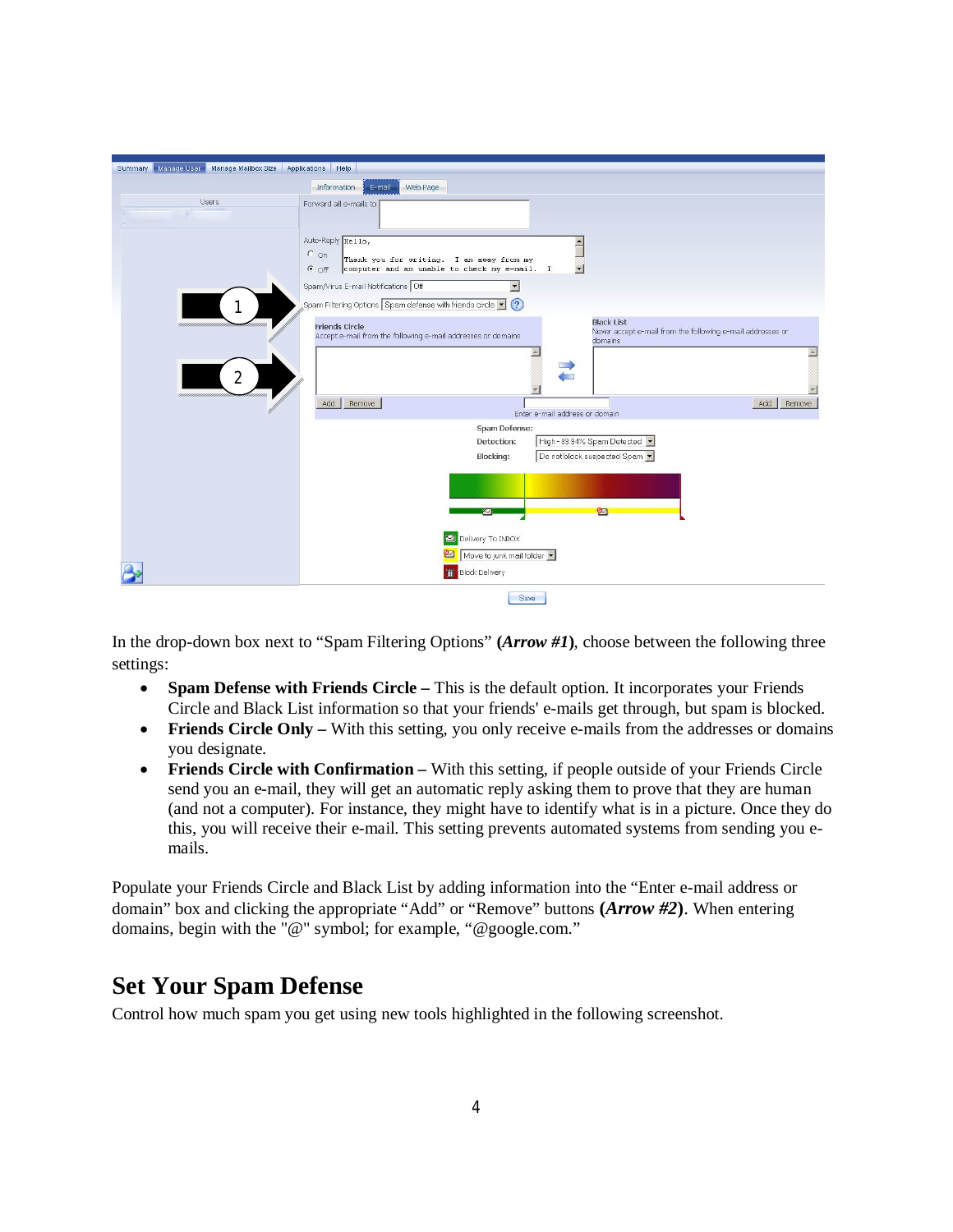

Use the drop-down "Detection" and "Blocking" menus *(Arrow #1)* to determine how much spam you receive. The higher you set the detection level, the more rigorously the network will scan your incoming messages and identify those it suspects are spam. Then, with the "Blocking" drop-down menu, you can decide what to do with those messages that the network suspects are spam—block them outright, block most of them, etc. **Please note: Blocked messages are not recoverable!**

If you prefer to fine-tune your settings, you can use the slider *(Arrow #2)* instead of the dropdown menus. Here are a few hints:

- The farther you drag the green slider to the right, the more spam messages you will receive.
- The farther you drag the red slider to the left, the more spam messages will be blocked.
- The greater distance you leave between the green and red sliders, the more spam messages will either appear with a subject flag with the name of your choosing or sent to your junk mail folder.

Decide where you want spam/junk mail to go *(Arrow #3)*:

- **Delivery to Inbox** All of your e-mails will arrive in your inbox, including spam.
- **Set Your Subject Flag To** The e-mails that your ISP suspects are spam will have a flag in the heading. In this box, you type in the subject heading for these messages. If you click on the down arrow next to "Set your subject flag to," you get the option to "Move to junk mail folder." This way, the e-mails your ISP suspects to be spam will be delivered directly to your junk mail folder, not your inbox.
- **Block Delivery** The messages that your ISP suspects to be spam will not be delivered.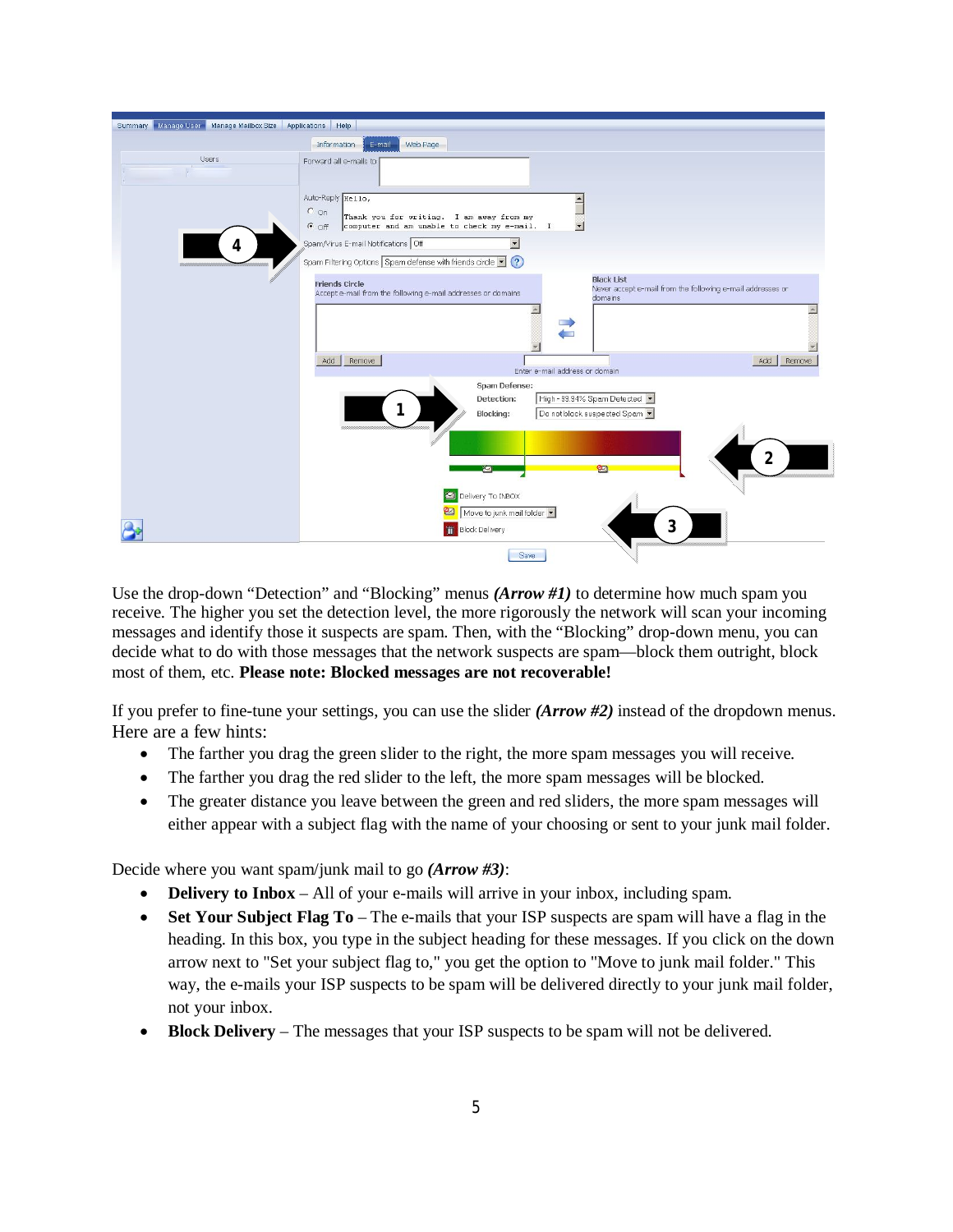#### *Evaluate Your Spam Filter Settings*

If you turn the Spam/Virus E-mail Notifications on *(Arrow #4)*, you will see how well your spam filter settings are working. You can make adjustments at any time.

## **Monitor Your WildBlue Usage**

If you have WildBlue Satellite Internet service (and you are the owner of the account), you can perform the following tasks.

| Account                                                                       |                             |                                                   |  |
|-------------------------------------------------------------------------------|-----------------------------|---------------------------------------------------|--|
| Domain:                                                                       | Package: WildBlue Value Pak | Account Type: resident                            |  |
| <b>Account Number:</b>                                                        | Owner:                      | Status: active                                    |  |
| <b>Billing Address:</b>                                                       |                             |                                                   |  |
| Account Phone 000.000.0000                                                    |                             |                                                   |  |
| Service Address 1:                                                            |                             |                                                   |  |
| Wildblue Service (active) $\bigoplus$                                         |                             |                                                   |  |
| Down<br>Monthly Usage:<br>Up<br>(Refresh)<br>Thresholds:                      | 7500 Down / 2300 Up         | 4549 MB 60.6596<br>Usage History:<br>129 MB 5.61% |  |
| <b>Account Users</b>                                                          |                             |                                                   |  |
|                                                                               |                             |                                                   |  |
| User $1:$ dh1 (active) $\bigoplus$<br>E-mail Service $\bigoplus$              |                             |                                                   |  |
| USAGE Number of E-mails in Mailbox: 1 Mailbox Size: 0.0 MBs out of 1000.0 MBs |                             |                                                   |  |
| Web Page Service <b>+</b>                                                     |                             |                                                   |  |
| USAGE Vanity Page Disk Usage: 0.26 MBs out of 10.0 MBs                        |                             |                                                   |  |
| User 2 : chezdeven (active) $\bigoplus$                                       |                             |                                                   |  |
| User $3:$ dh (active) $\bigoplus$                                             |                             |                                                   |  |

- View your WildBlue usage graphs to make sure that the average amount of data you download and upload within a rolling 30-day period is compliant with WildBlue's Fair Access Policy (FAP), found on WildBlue's Web site: http://wildblue.com/. As long as the graph is green, you are in compliance. If you see yellow, you are getting close to your usage threshold. And if you see red, you are not in compliance with WildBlue's FAP. *(Arrow #1)*
- Click on the "Usage History" icon to view your WildBlue usage statistics over previous months. *(Arrow #2)*
- If you call us with questions about your WildBlue service, share details about your installation, including your MAC Address, Cable Length, Modem Serial Number and Beam Number.

## **Consolidate E-mail Accounts and Take a Vacation**

Balancing multiple e-mail accounts? Need an e-mail holiday? Go to the "Manage User" tab, "E-mail" sub-tab. (This is the same screen that contains the spam filter options.)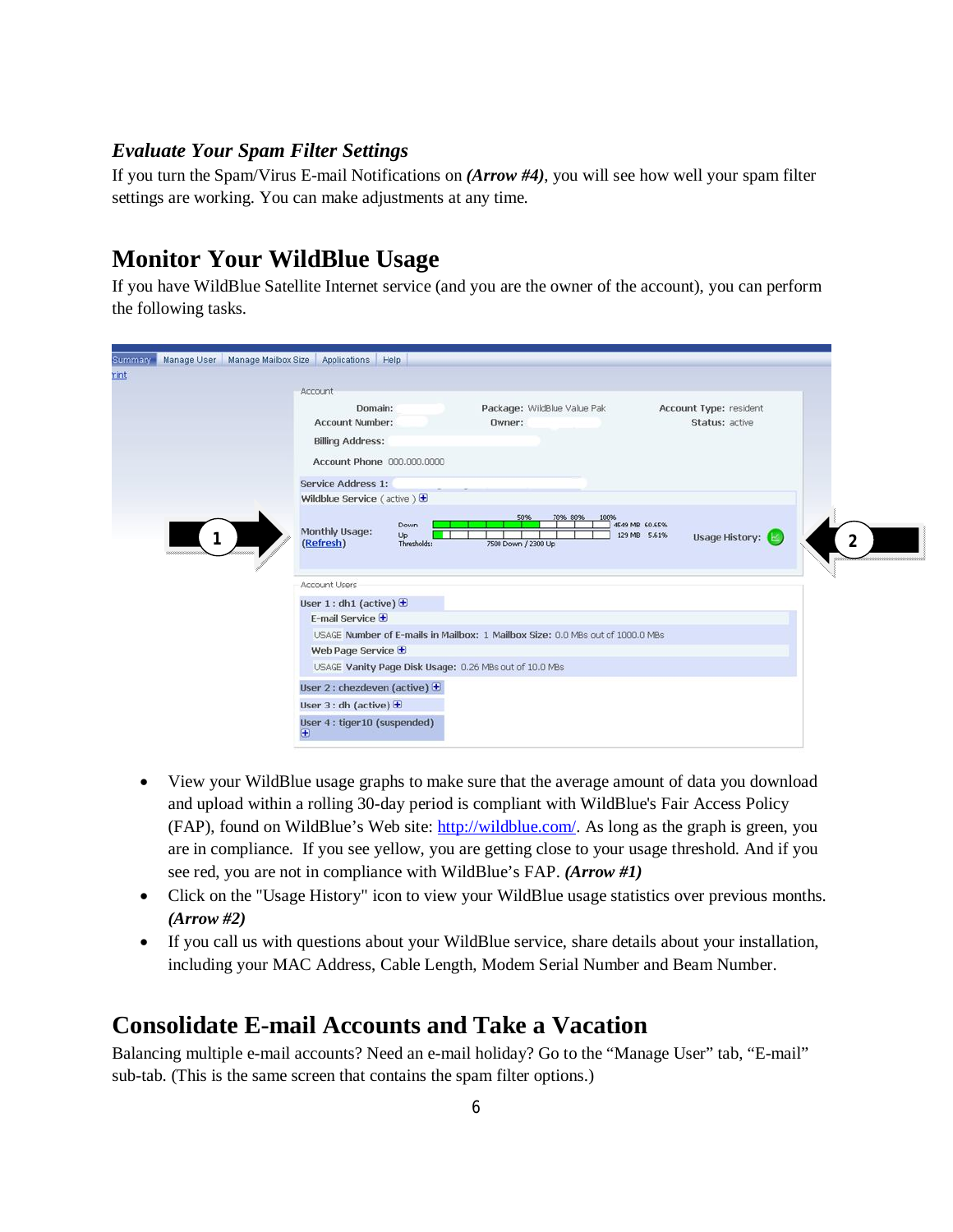|         | <b>WB Test Member One</b>    |              |                                                                                                                                                         |
|---------|------------------------------|--------------|---------------------------------------------------------------------------------------------------------------------------------------------------------|
| Summary | Manage User                  | Applications | Help                                                                                                                                                    |
|         | <u> Serencen en en en en</u> | າ            | Dial<br>E-mail<br>Web Page<br>Information<br>Forward all e-mails to<br>Auto-Reply<br>$C$ On<br>$\epsilon$<br>Off<br>Spam/Virus E-mail Notifications Off |

### *Forward Messages*

If you want to forward your e-mails to a different account, type that e-mail address in this box *(Arrow #1)*.

### *Set Auto-Reply*

If you know you will not be answering e-mails for a certain period of time, turn on the Auto-Reply and type a message into the box that lets people know when you will be answering e-mails again *(Arrow #2)*. To turn off the Auto-Reply, select "Off."

# **Limit Dial-up Access to the Internet**

Choose the days and times you and the users on your account can access e-mail and the Internet. Maybe you are a parent and want your children only to surf the Internet from 6 to 8 p.m. on weekdays and from noon to 2 p.m. on weekends. Go to the "Manage User" tab, "Dial" sub-tab. The following screenshot shows how to enter these parameters. (The time corresponds to your local time zone.) **If you leave this page blank, access to the Internet will not be restricted.**

| <b>WB Test Member One</b>                      |                                                                          |                              |
|------------------------------------------------|--------------------------------------------------------------------------|------------------------------|
| Manage User<br>Applications<br>Help<br>Summary |                                                                          |                              |
|                                                | Dial<br>Information<br>E-mail                                            | Web Page                     |
|                                                | Login time defines the time span a subscriber may log into the<br>system |                              |
|                                                | Login 1 Mon-Fri<br>$\blacksquare$                                        | 06:00 \$ 08:00               |
|                                                | Login 2 Saturday<br>$\vert \cdot \vert$                                  | $\frac{1}{2}$ 02:00<br>12:00 |
|                                                | Login 3 Sunday<br>$\blacktriangledown$                                   | $\frac{1}{2}$ 02:00<br>12:00 |
|                                                | Login 4<br>$\blacksquare$                                                | $\Rightarrow$                |
|                                                | Login 5<br>$\blacktriangledown$                                          | $\Rightarrow$                |
|                                                |                                                                          |                              |
|                                                |                                                                          |                              |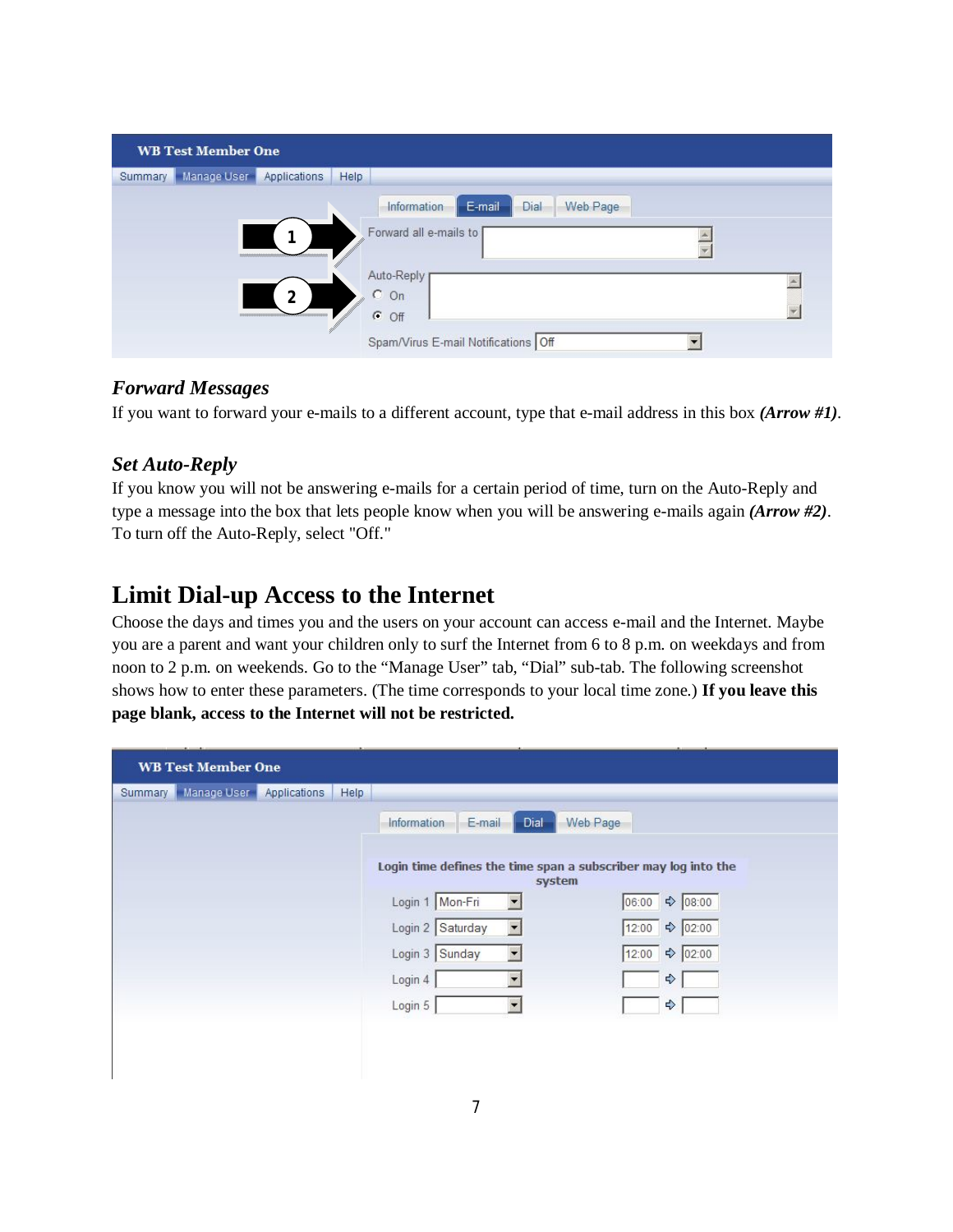# **Build Your Own Web Site**

With the tools that we provide, it's easy to build your own Web site. Go to the "Manage User" tab and click on the "Web Page" sub-tab.

| Summary   Manage User<br>Applications<br>Help<br>Web Page<br>Dial<br>E-mail<br>Information<br>Web Page Access Options<br><b>Access to Vanity Page</b><br>Maximum Vanity Page Size 5.00 MBs<br>FrontPage Access On -<br>Site Creator Template Access off - | <b>WB Test Member One</b> |  |  |
|-----------------------------------------------------------------------------------------------------------------------------------------------------------------------------------------------------------------------------------------------------------|---------------------------|--|--|
|                                                                                                                                                                                                                                                           |                           |  |  |
|                                                                                                                                                                                                                                                           |                           |  |  |
|                                                                                                                                                                                                                                                           |                           |  |  |
|                                                                                                                                                                                                                                                           |                           |  |  |
|                                                                                                                                                                                                                                                           |                           |  |  |
|                                                                                                                                                                                                                                                           |                           |  |  |
|                                                                                                                                                                                                                                                           |                           |  |  |

**FrontPage**, by Microsoft, is an HTML editor and Web site administration tool. If you create a Web site using FrontPage, turn the "FrontPage Access" to "on" using the drop-down menu. We support FrontPage versions up to and including FrontPage 2000.

**Site Creator** is a software program that helps you build your own Web site using easy, step-by-step instructions and templates. To use Site Creator:

- Turn "Site Creator Template Access" to "on" using the drop-down menu.
- Open a new browser with the URL: "http://sitecreator.MEMBERDOMAIN." (Type in our domain name, don't type in "MEMBERDOMAIN" or the quotation marks.)
- Use the same username and password for Site Creator that you used to log into this portal.
- If you have questions about using Site Creator, please call. We can send you the Site Creator User's Guide and answer additional questions.

## **Manage Your Mailbox Size**

The owner of the account can control his or her mailbox size. Go to the "Manage Mailbox Size" tab to view current mail usage and click on the plus and minus signs *(Arrow #1)* to adjust the size of the mailbox. The single plus and minus signs increase/decrease the size by one Megabyte (MB). The double plus/minus signs increase/decrease the size by ten MBs.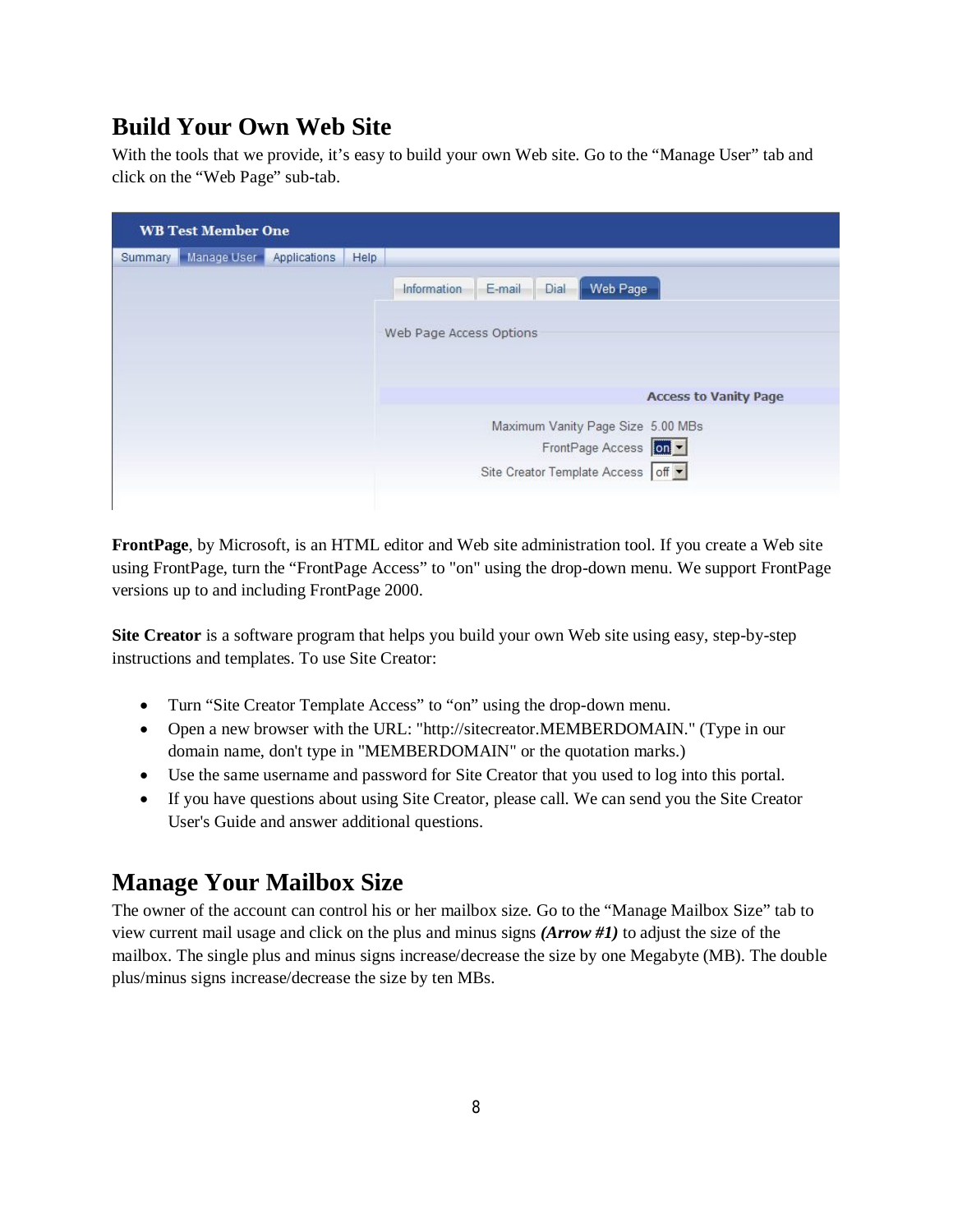|         | <b>WB Test Member One</b> |                                                                                                   |              |      |               |     |                             |        |                           |
|---------|---------------------------|---------------------------------------------------------------------------------------------------|--------------|------|---------------|-----|-----------------------------|--------|---------------------------|
| Summary |                           | Manage User Manage Mailbox Size                                                                   | Applications | Help |               |     |                             |        |                           |
|         |                           | <b>Child-Account Mailbox Sizes</b><br>A total of 1 account(s) are allocated, out of a possible 5. |              |      |               |     |                             |        |                           |
|         |                           |                                                                                                   | <b>User</b>  |      | <b>Status</b> |     | <b>Maximum Mailbox Size</b> |        | <b>Current Mail Usage</b> |
|         |                           | <b>BOSTON ROB</b> (owner)<br>bostonrob@truebanddemo.net                                           |              |      | active        | $-$ | 1000.00 MB                  | $++ +$ | 0.0 MB, 0 Messages        |
|         |                           | You have allocated 1000.0 MB out of your available total of 5.0 MB.                               |              |      |               |     | Save                        |        |                           |

# **Choose Additional Applications**

You may be able to purchase and download additional applications. View what's available by clicking on the "Applications" tab.

| <b>WB Test Member One</b>                    |                                                         |         |                    |                 |                     |                    | hack@truebanddemo.net |               |
|----------------------------------------------|---------------------------------------------------------|---------|--------------------|-----------------|---------------------|--------------------|-----------------------|---------------|
| <b>Summary</b>                               | Manage User   Manage Mailbox Size   Applications   Help |         |                    |                 |                     |                    |                       |               |
| Applications                                 |                                                         |         |                    |                 |                     |                    |                       |               |
| On This Account                              |                                                         |         |                    |                 |                     |                    |                       |               |
| <b>Application</b>                           | Vendor                                                  | Package | <b>Active Date</b> | <b>URL</b>      | <b>Status</b>       | <b>License Key</b> |                       | <b>Remove</b> |
|                                              |                                                         |         |                    |                 |                     |                    |                       |               |
| Available to Provision<br><b>Application</b> | Vendor                                                  |         | Package            | <b>Included</b> | <b>Add-on Price</b> |                    | <b>Add to Account</b> |               |
| Popup Stopper                                |                                                         |         | Default            |                 |                     | Add                |                       |               |
| SecurelT                                     | Security Coverage                                       |         | Default            |                 |                     | Add                |                       |               |
| SecureIT Live                                | Security Coverage                                       |         | Default            |                 |                     | Add                |                       |               |

If you would like to buy and install Popup Stopper, for instance, click the "Add" link in the Popup Stopper row *(Arrow #1)*.

Once you hit "Add," you will see a screen similar to the one below. Click on the "Activate" link *(Arrow #2)* and you will receive directions for how to install the Popup Blocker and we will begin charging you for the application. If you have any questions about a particular application, please contact us!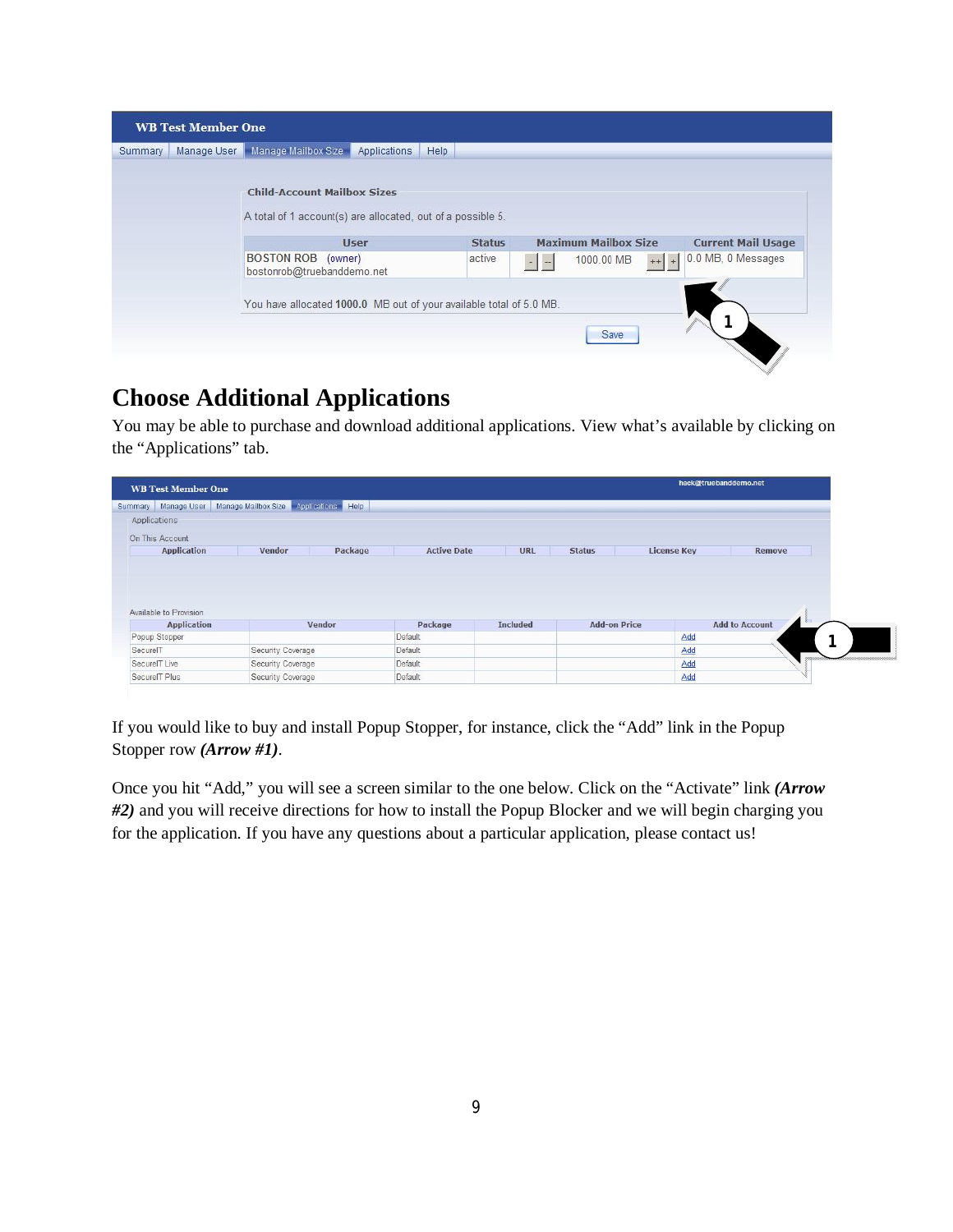| <b>WB Test Member One</b>                           |                                  |         |                    |                 |                     |                    | hack@truebanddemo.net |
|-----------------------------------------------------|----------------------------------|---------|--------------------|-----------------|---------------------|--------------------|-----------------------|
| Manage User<br>Summary                              | Manage Mailbox Size Applications | Help    |                    |                 |                     |                    |                       |
| Applications                                        |                                  |         |                    |                 |                     |                    |                       |
| On This Account                                     |                                  |         |                    |                 |                     |                    |                       |
| <b>Application</b>                                  | Vendor                           | Package | <b>Active Date</b> | <b>URL</b>      | <b>Status</b>       | <b>License Key</b> | <b>Remove</b>         |
| Popup Stopper                                       |                                  | Default |                    |                 | pending             | Activate           | Remove                |
|                                                     |                                  |         |                    |                 |                     |                    |                       |
|                                                     |                                  |         |                    |                 |                     |                    |                       |
| <b>Application</b>                                  | Vendor                           |         | Package            | <b>Included</b> | <b>Add-on Price</b> |                    | <b>Add to Account</b> |
|                                                     | Security Coverage                |         | Default            |                 |                     | Add                |                       |
| Available to Provision<br>SecurelT<br>SecurelT Live | Security Coverage                |         | Default            |                 |                     | Add                |                       |

# **Add Additional Users**

 $\left($  1

**If you are the owner of the account**, you can add up to four additional users (also called "child users"). You can also update their information at any time. Go to the "Manage User" tab and click on the icon with the person and plus sign *(Arrow #1 below)*. After pressing on the icon, you will see something similar to the screen below.

| Summary Manage User Manage Mailbox Size Applications Help<br>Information<br>E-mail Web Page<br>Account Number 012<br>Domain truebanddemo.net<br><b>Users</b><br>New User<br>First Name<br>Last Name<br>BOSTON ROB (owner)<br>bostonrob@truebanddemo.net<br>E-mail<br>Username<br>Password<br>Confirm Password<br>Password Strength Password not entered<br>Status active<br>Address<br>User<br>Add more<br>Address<br>$\overline{z}$<br>User Address<br>Label<br><b>Business</b><br>Address 1<br>Address 2<br>State<br>ZIP<br>City<br>Telephone<br><b>L3</b> Add more<br>Phone Number<br>Phone Type<br>$\overline{\phantom{a}}$ | <b>WB Test Member One</b> | bostonrob@truebanddemo.net | Logout |
|---------------------------------------------------------------------------------------------------------------------------------------------------------------------------------------------------------------------------------------------------------------------------------------------------------------------------------------------------------------------------------------------------------------------------------------------------------------------------------------------------------------------------------------------------------------------------------------------------------------------------------|---------------------------|----------------------------|--------|
|                                                                                                                                                                                                                                                                                                                                                                                                                                                                                                                                                                                                                                 |                           |                            |        |
|                                                                                                                                                                                                                                                                                                                                                                                                                                                                                                                                                                                                                                 |                           |                            |        |
|                                                                                                                                                                                                                                                                                                                                                                                                                                                                                                                                                                                                                                 |                           |                            |        |
|                                                                                                                                                                                                                                                                                                                                                                                                                                                                                                                                                                                                                                 |                           |                            |        |
|                                                                                                                                                                                                                                                                                                                                                                                                                                                                                                                                                                                                                                 |                           |                            |        |
|                                                                                                                                                                                                                                                                                                                                                                                                                                                                                                                                                                                                                                 |                           |                            |        |
|                                                                                                                                                                                                                                                                                                                                                                                                                                                                                                                                                                                                                                 |                           |                            |        |
|                                                                                                                                                                                                                                                                                                                                                                                                                                                                                                                                                                                                                                 |                           |                            |        |
|                                                                                                                                                                                                                                                                                                                                                                                                                                                                                                                                                                                                                                 |                           |                            |        |
|                                                                                                                                                                                                                                                                                                                                                                                                                                                                                                                                                                                                                                 |                           |                            |        |
|                                                                                                                                                                                                                                                                                                                                                                                                                                                                                                                                                                                                                                 |                           |                            |        |
|                                                                                                                                                                                                                                                                                                                                                                                                                                                                                                                                                                                                                                 |                           |                            |        |
|                                                                                                                                                                                                                                                                                                                                                                                                                                                                                                                                                                                                                                 |                           |                            |        |
|                                                                                                                                                                                                                                                                                                                                                                                                                                                                                                                                                                                                                                 |                           |                            |        |
|                                                                                                                                                                                                                                                                                                                                                                                                                                                                                                                                                                                                                                 |                           |                            |        |
|                                                                                                                                                                                                                                                                                                                                                                                                                                                                                                                                                                                                                                 |                           |                            |        |
|                                                                                                                                                                                                                                                                                                                                                                                                                                                                                                                                                                                                                                 |                           |                            |        |
|                                                                                                                                                                                                                                                                                                                                                                                                                                                                                                                                                                                                                                 |                           |                            |        |
|                                                                                                                                                                                                                                                                                                                                                                                                                                                                                                                                                                                                                                 |                           |                            |        |
|                                                                                                                                                                                                                                                                                                                                                                                                                                                                                                                                                                                                                                 |                           |                            |        |
|                                                                                                                                                                                                                                                                                                                                                                                                                                                                                                                                                                                                                                 |                           |                            |        |
| Save                                                                                                                                                                                                                                                                                                                                                                                                                                                                                                                                                                                                                            |                           |                            |        |
|                                                                                                                                                                                                                                                                                                                                                                                                                                                                                                                                                                                                                                 |                           |                            |        |

Fill out the information on each of the sub-tabs. In the example above, this includes the Information, Email and Web Page sub-tab screens.

Additional users can update much of their own information as well. When they log on, they will see a "Summary" tab and an "Edit" tab, instead of a "Summary" tab and a "Manage User" tab.